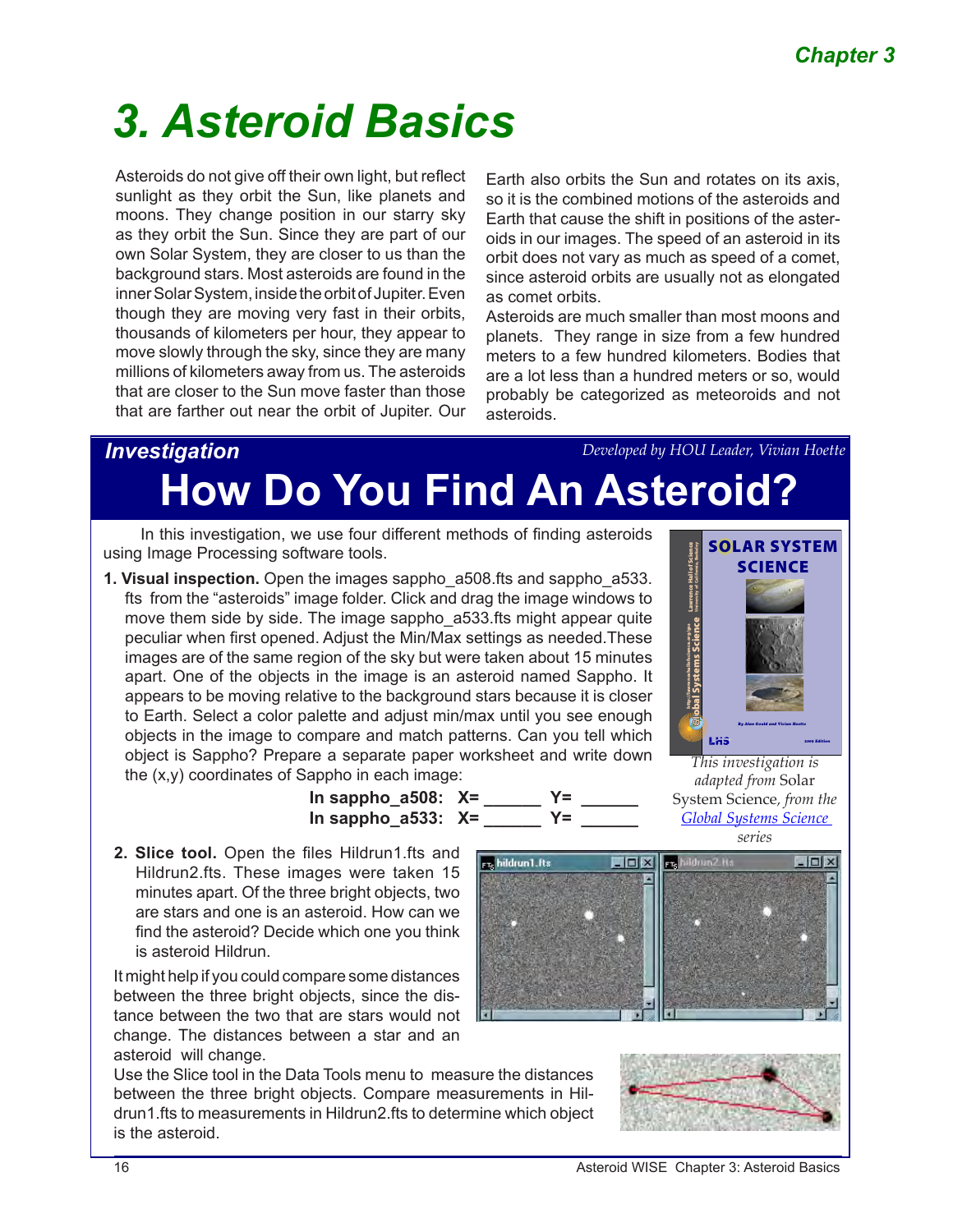

**3.Subtracting Images.** Another nifty tool to use in finding things that have moved in two images (such as asteroids) is the *Subtract*  tool in the *Transform* menu (HOUIP 2.0). a. Open Hildrun1.fts and Hildrun2.fts.

- b. Click on Hildrun1.fts. In the *Transform*  menu, select *Subtract* (or click on Subtract icon in the Tools Palette).
- c. You can choose either, File from disk" or "Displayed Image," then choose Hildrun2. fts as the file to subtract from Hildrun 1.
- d. Click on *Display in new window*. Click OK.
- e. View your results. The image processor has subtracted the brightness Counts of every pixel in the first image from each corresponding pixel in the second image. Do you see an object with a double position? It will be a black object at its initial position in Hildrun1.fts and a white object at its position in Hildrun2.fts. Is this the object you thought was the asteroid?

#### **4. Compare Images (Blink Comparator)** Open Ryokan1.fts and Ryokan2.fts. These images were also taken 15 minutes apart. Most of the bright objects are stars. One is asteroid Ryokan! Try using the "Compare Images" function in the Analyze Menu to identify which dot is asteroid Ryokan.

Write down the coordinates of asteroid Ryokan in the images Ryokan1.fts and Ryokan2.fts:



| Subtract              |
|-----------------------|
|                       |
| Number of counts:     |
| O Displayed Image:    |
| File from disk:       |
| Display in new window |
|                       |
| Cancel<br>OK          |
|                       |

The images of Hildrun and Ryokan were taken for HOU with the 3.5 meter telescope at Apache Point Observatory in New Mexico from the Adler Planetarium & Astronomy Museum by University of Chicago Astronomer, Dave Cole.

### **5. Which one is Iris?**

Write down the coordinates of asteroid Iris in the images Iris1.fts and Iris2.fts?

 **Iris1: X= \_\_\_\_\_\_ Y= \_\_\_\_\_\_ Iris2: X=**  $Y=$ 

Which method did you use to find Iris?